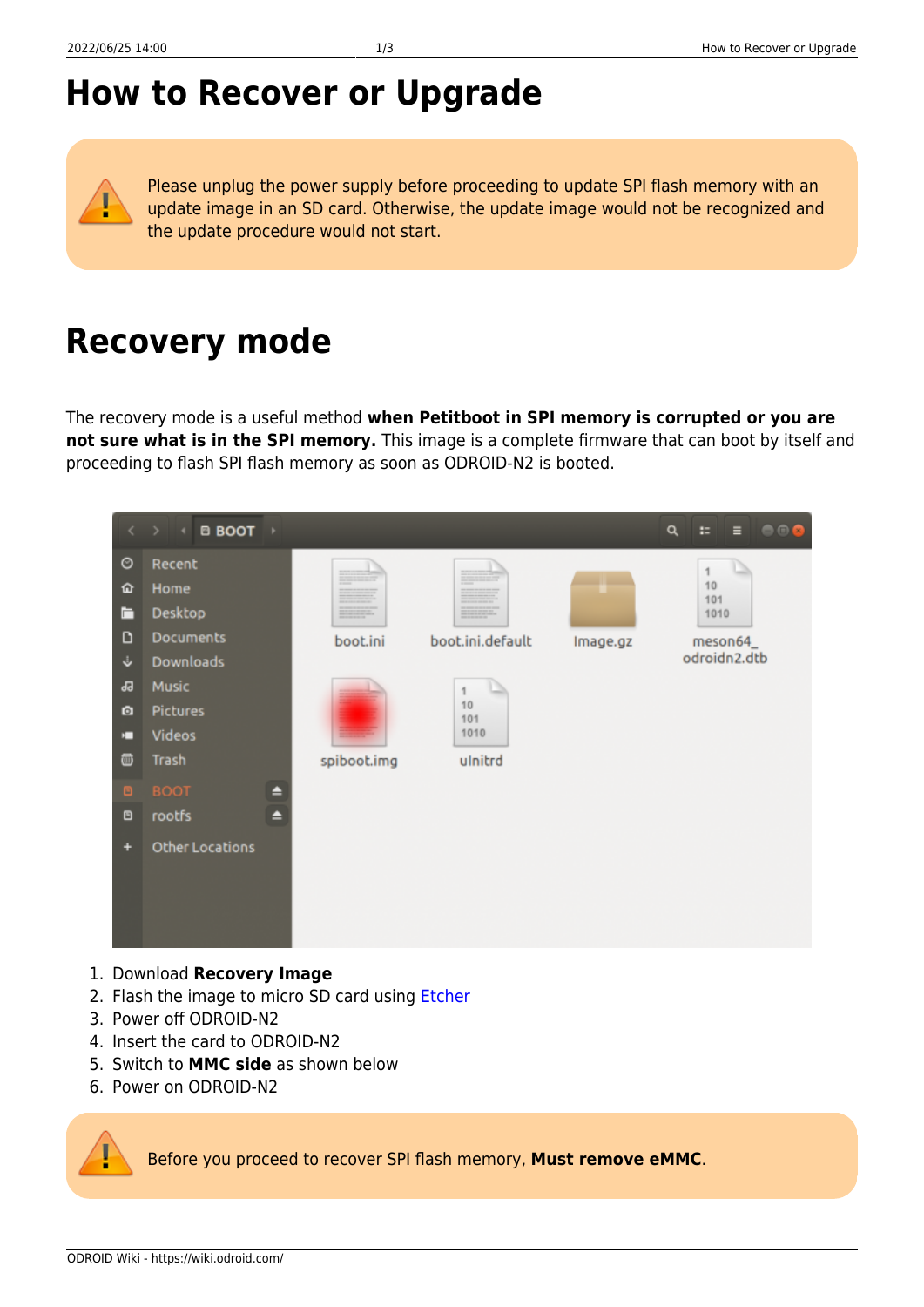Last update: 2020/01/15 getting\_started:petitboot:recover\_or\_upgrade https://wiki.odroid.com/getting\_started/petitboot/recover\_or\_upgrade?rev=1579053012 10:50



## **Upgrade mode**

This instruction is suggested only **when Petitboot already installed in SPI flash memory**

The **Upgrade mode** is to upgrade the contents in the SPI flash memory fully or partially whenever new Petitboot firmware is released. Then U-boot will recoginize the firmware file and start to update SPI flash memory.

- 1. Download **Upgrade image**
- 2. Rename the image to **spiboot.img**
- 3. Paste spiboot.img into the file system of the first partition on a micro SD card, not on eMMC
- 4. Power off ODROID-N2
- 5. Insert the card to ODROID-N2
- 6. Switch to **SPI side**
- 7. Power on ODROID-N2

If Petitboot detects 'spiboot.img' from an SD card, Automatically Upgrade itself.

If you have an SD card with an Ubuntu image from Hardkernel, then the name of the first partition is **BOOT**. In this case, paste 'spiboot.img' into BOOT as shown below.